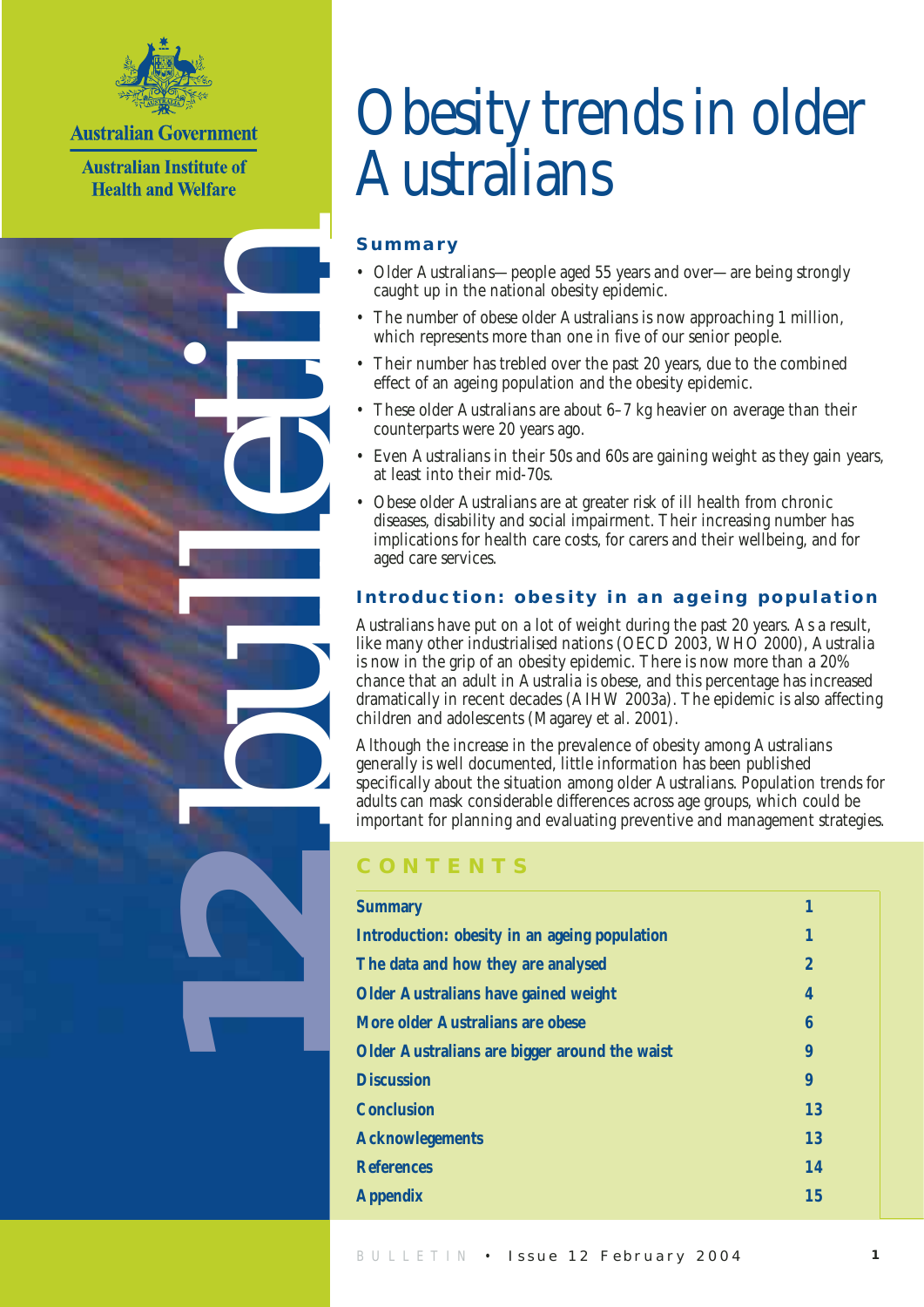This situation is potentially serious for the health of older Australians because of the strong association between excess body weight and various chronic health problems that continue into older age (AIHW 2002a). Excess body weight can place undue strain on the heart, joints and spine; increase the risk of high blood pressure, diabetes, respiratory diseases, osteoarthritis and other conditions; and exacerbate these conditions where they already exist.

Other things being equal, the obesity epidemic has increased the likelihood of these and related health conditions among middle aged and older Australians, and the serious negative economic and social outcomes that follow. People who are obese are less likely to remain in the workforce, their health care costs are higher and their social participation is often impaired (WHO 2002).

At the same time Australia is experiencing a rapid and sustained ageing of the population that will continue for several decades (AIHW 2002b). Life expectancy has been increasing and Australians can now expect to live to an average age of 80 years. The number of older Australians aged 55 years or older is increasing, as is their representation in the total population. Their number is projected to increase from 4.2 million in 2001 to 7.2 million in 2021, which is an increase from 22% to 31% of the population (ABS 2000). This trend, in combination with the obesity epidemic, is likely to result in an increase in the number of older, obese Australians, with implications for health status, medical and health care resources, and the national health budget.

This bulletin examines levels and trends in the prevalence of obesity in the context of an ageing population and the likely health and economic consequences. The focus is confined to obesity rather than lesser degrees of overweight because obesity has significant health consequences at all ages. The findings will inform policy makers and program deliverers who have the task of tackling the obesity problem, particularly among older Australians.

#### **The data and how they are analysed**

The trend analyses presented here are based on data collected in cross-sectional surveys conducted in Australia since the 1980s. Each survey provides an independent snapshot of the Australian population at the time of the survey, and together they enable an examination of trends over time. Brief descriptions of the surveys and their methods are covered in a related bulletin (AIHW 2003a).

#### What data are available

The survey data available are for height and weight as reported by participants or as actually measured according to a standard protocol.

The National Health Surveys conducted by the Australian Bureau of Statistics in 1989–90, 1995 and 2001 provide estimates of the prevalence of obesity based on selfreported height and weight. Prevalence estimates from this series are national, are based on a high response rate, and cover a wide age range. Although prevalence estimates of obesity based on self-reported data are known to underestimate the true prevalence (ABS 1998), they can be useful for assessing patterns and trends over time using repeat surveys and standardised methods.

Measured height and weight data are available from the series of Risk Factor Prevalence Surveys conducted during the 1980s by the National Heart Foundation, from the 1995 National Nutrition Survey and the 1999–2000 Australian Diabetes, Obesity and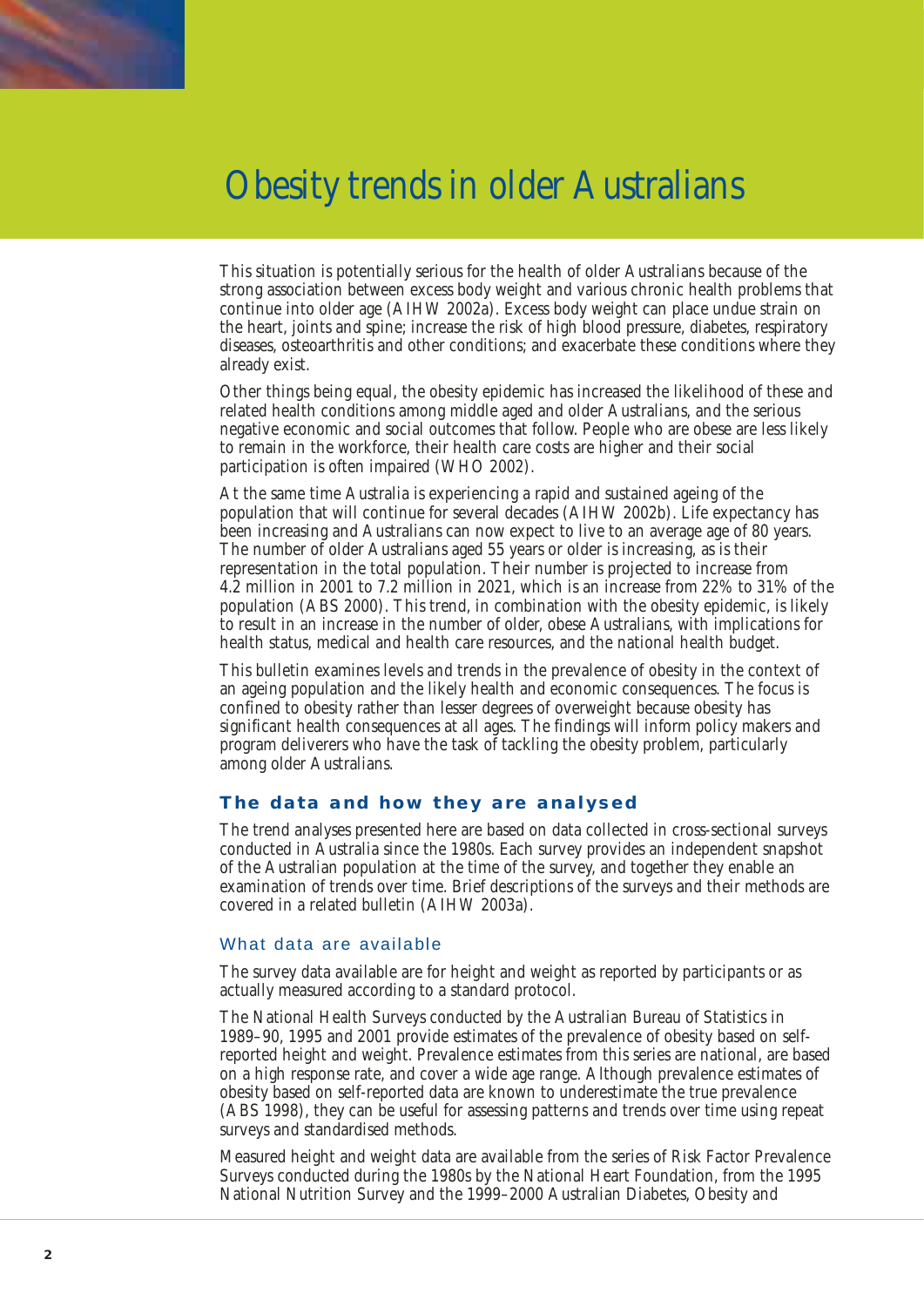Lifestyle Study (AusDiab). These surveys provide estimates that are not subject to the biases of self-reporting where weight tends to be under-reported and height overreported. However, they did not all use common survey methods, they covered different age ranges, and they generally achieved lower participation rates than the surveys collecting self-reported data.

For all surveys, sample weights have been applied to produce representative estimates by five-year age groups, for men and women separately. The trend estimates for selfreported data are national, whereas trend estimates for the objectively measured data relate to capital cities, since this was the geographical area that was common to these surveys.

#### How 'obesity' and 'older Australians' are defined

Body mass index is the most common way of estimating the prevalence of obesity. BMI is calculated as a person's weight (kg) divided by their height squared  $(m<sup>2</sup>)$ . A BMI of 18.5 to less than 25 is defined as a normal (that is, healthy) weight; obesity is defined as a BMI of 30 or more (WHO 2000).

Although BMI provides a useful indicator of the prevalence of obese people, it does not distinguish between weight associated with muscle and weight associated with fat. A complementary measure is waist circumference: it can indicate excess fat in the abdominal region, which is associated with an increased risk of ill health. Some studies suggest that abdominal obesity is a more important indicator of health risk among older people than BMI (Rossner 2001). Both measures are used in this analysis.

Waist circumference was measured in the 1989 Risk Factor Prevalence Survey, the 1995 National Nutrition Survey and AusDiab. Trends in excess abdominal fat are examined using the standard indicators of abdominal obesity—namely, a waist circumference greater than or equal to 102 cm in men and 88 cm in women (WHO 2000).

The term 'older Australians' is used in this bulletin to describe people aged 55 years or over. This is also the age when there is a significant increase in the prevalence of a number of chronic conditions (AIHW 2002a).

#### Combining the data to show trends and 'cohort' changes

It is preferable to use measured data for the reasons already given. Unfortunately, surveys in the 1980s, which measured weight, did not include people aged 65 years or older. It is, however, possible to fill in this gap by adapting data from later surveys that included self-reported or measured weight for people aged 65 years or older. These surveys showed a consistent pattern in average weight between these age groups (Figures 1, 2 and 3) and it is reasonable to assume that this pattern would also have applied to the 1980s. Assuming this, 1980 estimates for age groups 65 years and older can be extrapolated from the data observed in 1980, based on the pattern observed in the 1990s. This makes it possible to estimate the increase in weight among older Australians over the two decades.

Further insight into weight change as people age can be obtained by constructing age 'cohorts'. This approach treats, for example, survey participants aged 30–34 in 1980 and survey participants aged 50–54 in 2000 as representative of the same group of people as they age 20 years. Unlike cross-sectional analysis, this approach makes it possible to analyse the change in average weight for a group of people of the same age as they become older.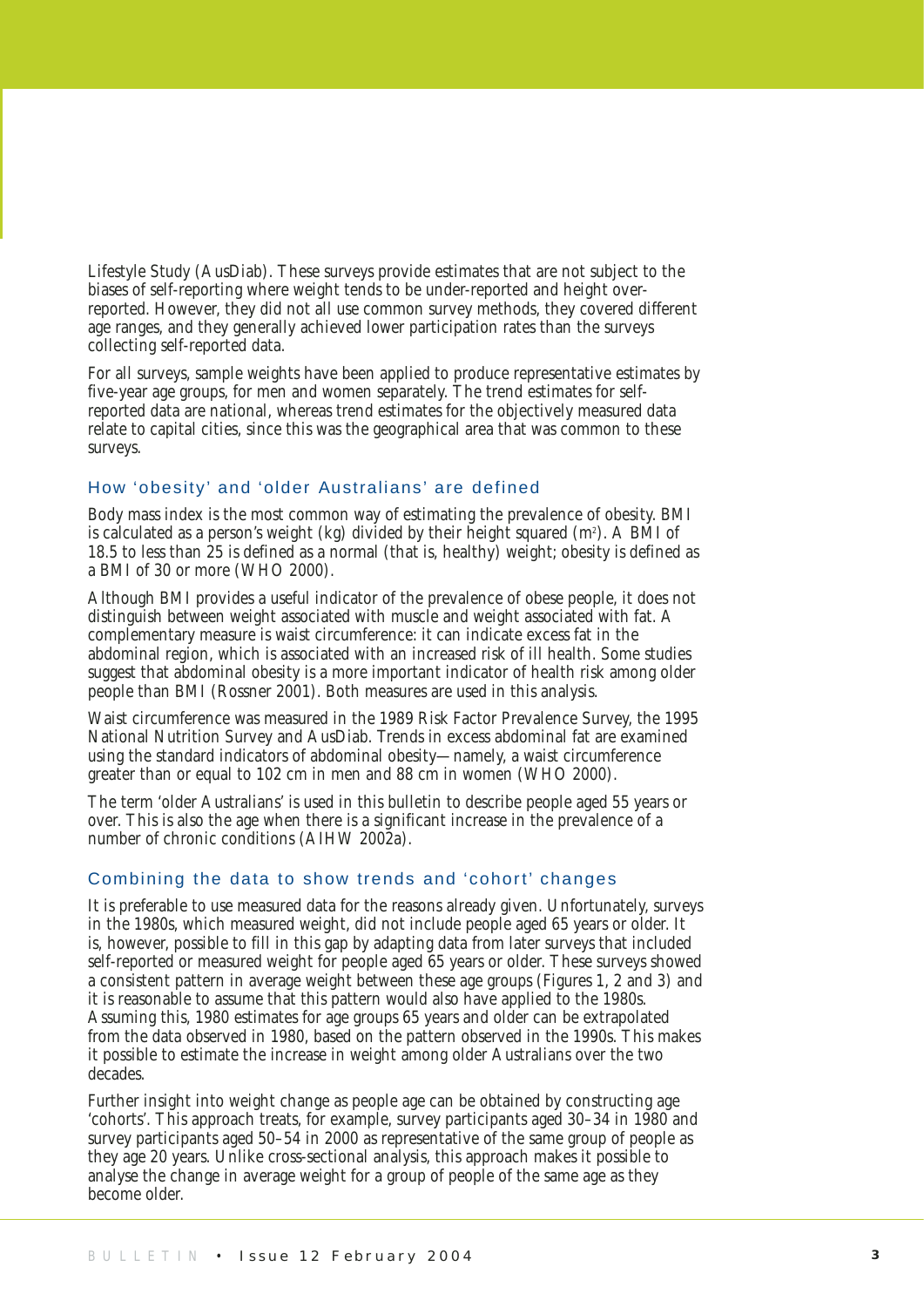

#### How the data are presented

The graphs presented show how average weight and the prevalence of obesity have changed over time across the adult years. Results are given separately for men and women, by five-year age groups and across as much of the adult lifespan as each data source permits. Age-specific prevalence estimates for a particular survey are connected to indicate that those estimates were made at the same time.

For estimates based on measured and self-reported data, a three-point moving average is used to smooth across five-year age groups to better show the underlying age pattern and to improve reliability. Approximate sample sizes for each data source are shown in Appendix Table 1.

#### **Older Australians have gained weight**

Data on self-reported and measured weight show that older Australians now are heavier than older Australians were a generation ago and that the gain has been substantial.

The increase in weight has occurred equally across all age groups: the average selfreported weight for every age group was higher in 2001 than for the same age group in 1995, which was in turn higher than its counterpart in 1989 (Figure 1).

Using the 25–64 years age range common to surveys that measured weight, the average measured weight increased during the 1980s and 1990s by around 6.5 kg for men and 7.1 kg for women (about one stone in imperial measure). This increase in average measured weight occurred in each five-year age group (Figures 2 and 3).

The most recent surveys that measured weight show that older age groups are progressively lighter, from around age 50 in men and age 60 in women (Figures 2 and 3). This is consistent with the pattern shown using self-reported data (Figure 1). Assuming the 1990s pattern of prevalence also applied to the 1980s, then it can be shown that weight gains among older Australians are likely to have been similar in extent to those in other age groups—that is, about 6–7 kgs.



**Figure 1: Average weight (self-report) across the adult life span, 1989 to 2001**

*Sources:* AIHW analysis of the 1989–90, 1995 and 2001 National Health Surveys.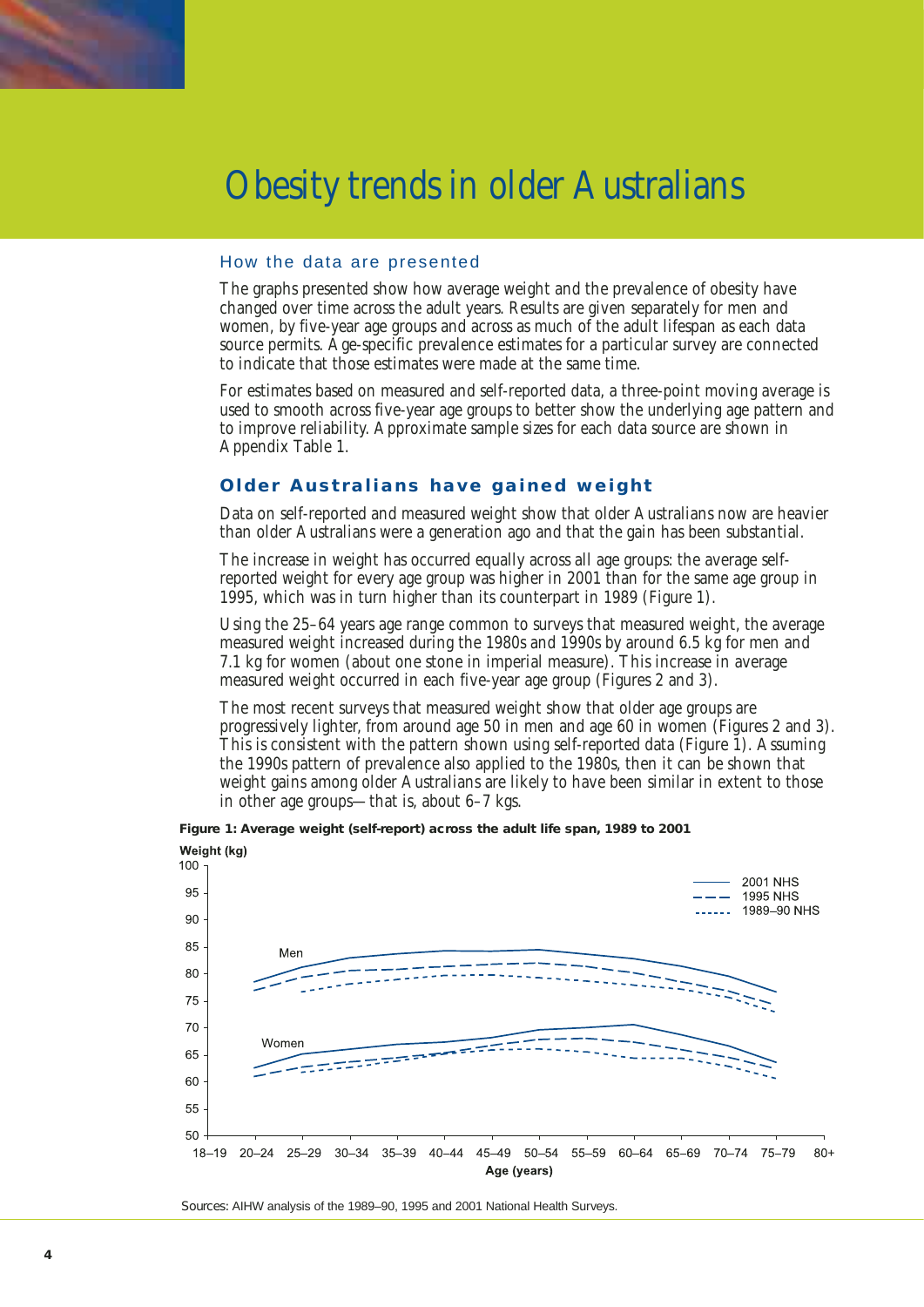Using the cohort approach, as previously discussed, and measured weight, men aged 30–34 in 1980 gained over 8 kg as they aged to 50–54 years in 2000 (Figure 4). Similarly, women aged 30–34 in 1980 gained over 12 kg as they aged to 50–54 years. Weight gain has been so great that, rather than losing weight as they became older, men and women now aged 70–74 weigh more on average than they did when they were 20 years younger (Figure 4).





*Note:* Capital cities only.

*Sources:* AIHW analysis of the 1980, 1983 and 1989 Risk Factor Prevalence Surveys; 1995 National Nutrition Survey; 1999–2000 Australian Diabetes, Obesity and Lifestyle Study (AusDiab).



**Figure 3: Average weight (measured) across the adult life span, women, 1980 to 2000** 

*Note:* Capital cities only.

*Sources:* AIHW analysis of the 1980, 1983 and 1989 Risk Factor Prevalence Surveys; 1995 National Nutrition Survey; 1999–2000 Australian Diabetes, Obesity and Lifestyle Study (AusDiab).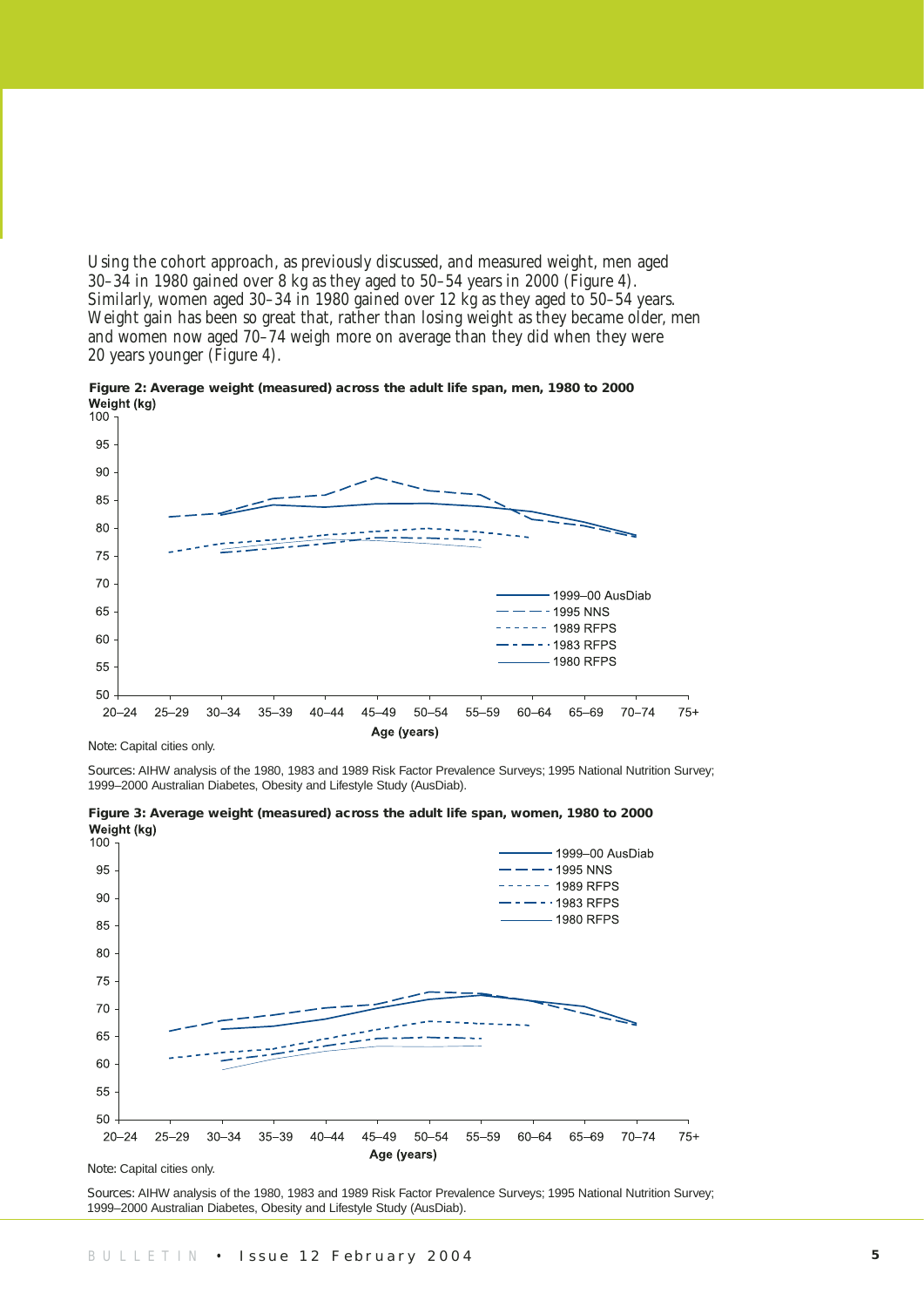

Hence, while cross-sectional data show that, at a point in time, average weight is highest among people of late middle age (Figures 1, 2 and 3), this does not mean that individuals tend to lose weight as they grow older than this. In fact, the cohort approach suggests that in recent times a typical individual has continued to gain weight at least to age 75 years (Figure 4).





*Note:* Capital cities only

*Sources:* AIHW analysis of the 1980 Risk Factor Prevalence Survey; 1999–2000 Australian Diabetes, Obesity and Lifestyle Study (AusDiab).

 $75+$ 

#### **More older Australians are obese**

The prevalence of Australian adults who are obese has increased as a consequence of the increase in average weight. The most recent (cross-sectional) data show that the prevalence of obesity is greater in successive age groups and is most common around ages 50–59 years at about 24% for men and 30% for women, and less common in older age groups (Figures 5 and 6).

Although the prevalence of obesity among older Australians during the 1980s was not assessed, estimates can be made by assuming that the prevalence during this period for age groups 65 years and older would have formed a pattern similar to those observed in 1995 and 2000. This assumption that, at a point in time, older age groups weigh progressively less is consistent with ABS self-reported data, which cover a wider age range, and with overseas data. By applying estimates of the age-specific prevalence of obesity to national population estimates, it can be calculated that there has been a steady and substantial increase in the number of older Australians who are obese, from 310,000 in 1980 to 940,000 in 2000 (Figure 7). This represents an increase from 11% to 23% of older Australians who are obese. About one-third of the increase in number has been as a result of the ageing of the population and two-thirds a result of the increased obesity rates.

Self-report estimates, which are based on larger sample numbers at older ages (Appendix Table 1), confirm that the prevalence of obesity among older Australians has increased over time.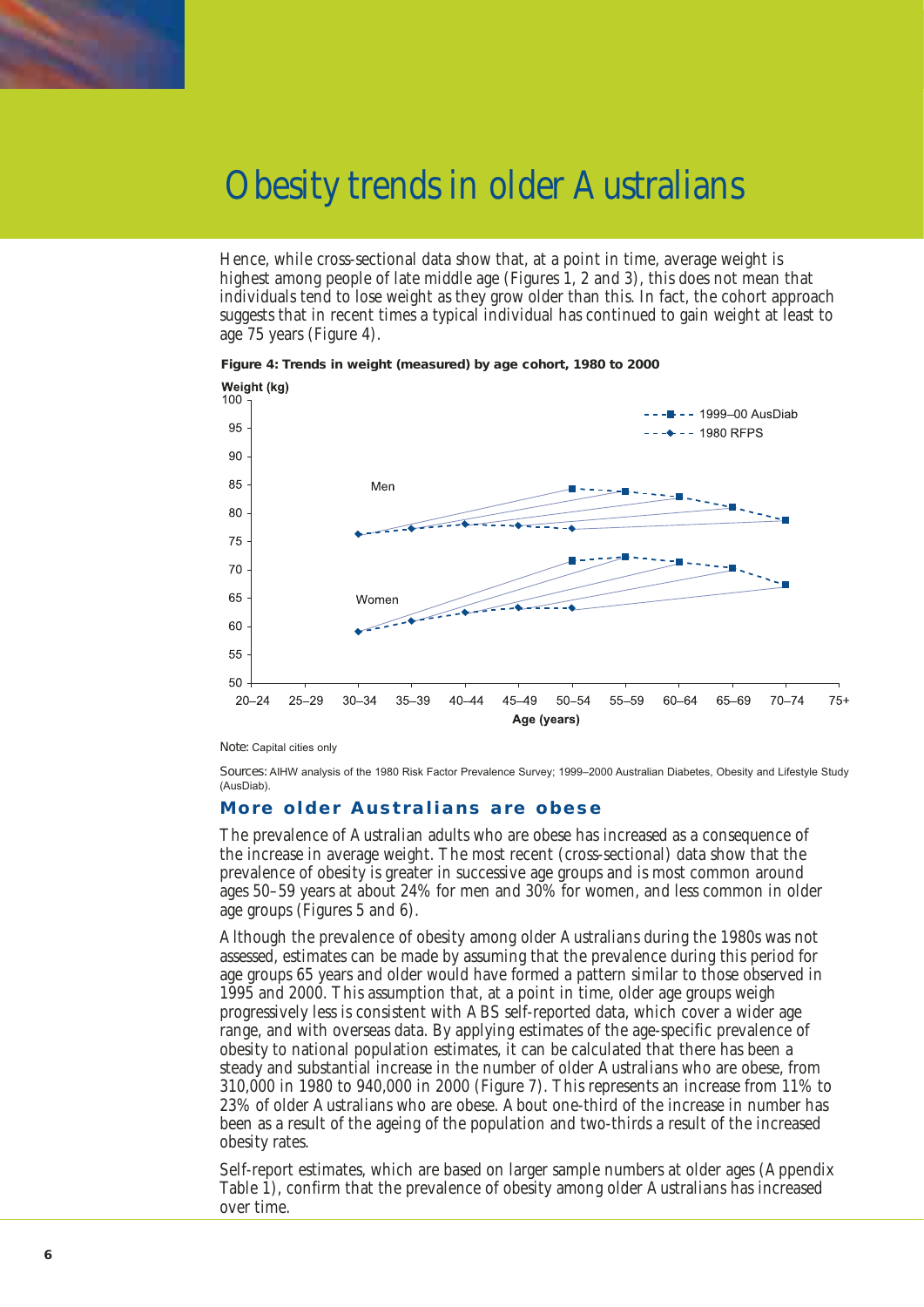

**Figure 5: Obesity across the adult life span, men, 1980 to 2000**  Per cent

*Note:* Capital cities only.

*Sources:* AIHW analysis of the 1980, 1983 and 1989 Risk Factor Prevalence Surveys; 1995 National Nutrition Survey; 1999–2000 Australian Diabetes, Obesity and Lifestyle Study (AusDiab).





*Note:* Capital cities only.

*Sources:* AIHW analysis of the 1980, 1983 and 1989 Risk Factor Prevalence Surveys; 1995 National Nutrition Survey; 1999–2000 Australian Diabetes, Obesity and Lifestyle Study (AusDiab).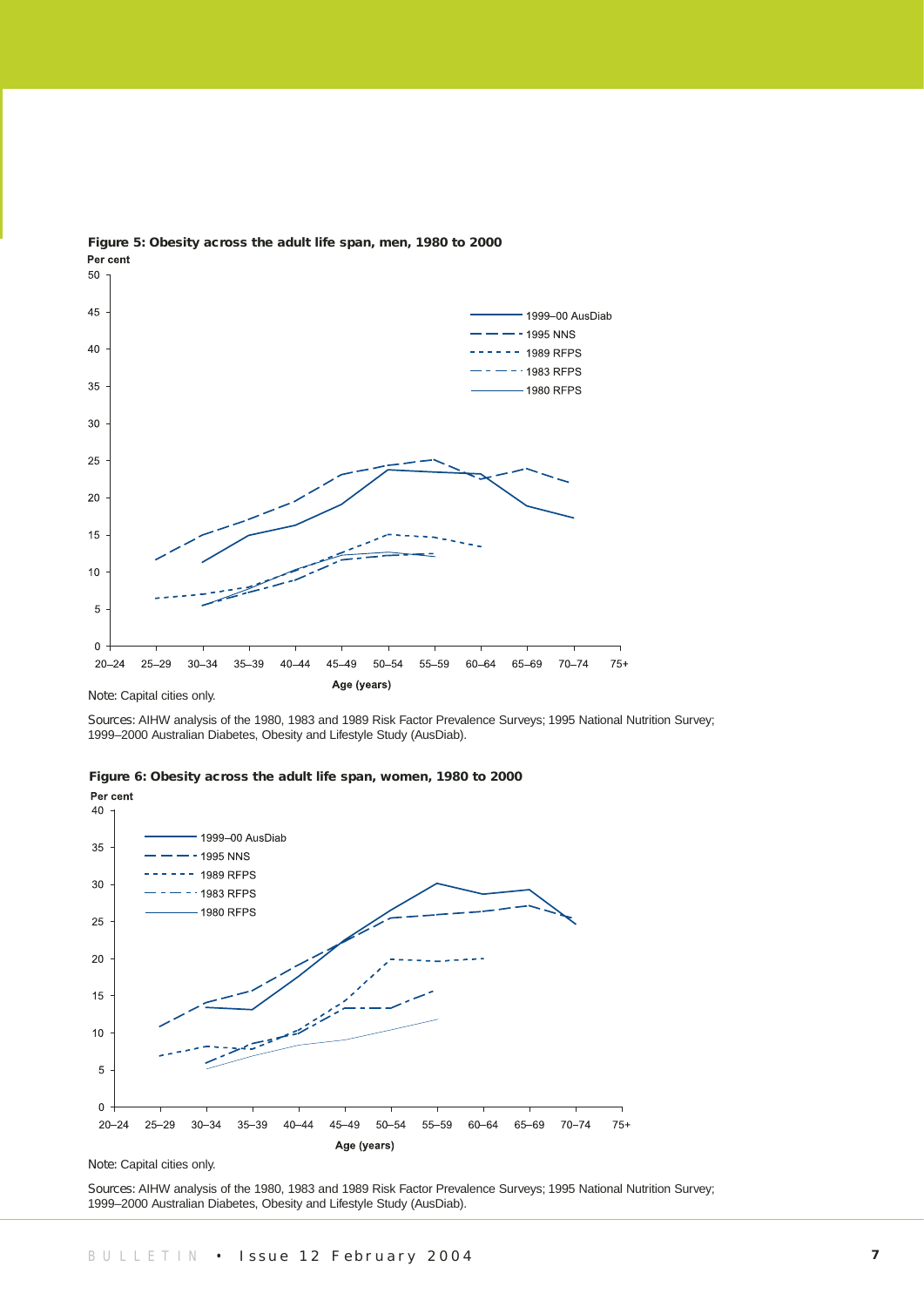

#### **Figure 7: Number of obese older Australians, 1980 to 2000**



*Sources:* AIHW analysis of the 1980, 1983 and 1989 Risk Factor Prevalence Surveys; 1995 National Nutrition Survey; 1999–2000 Australian Diabetes, Obesity and Lifestyle Study (AusDiab); ABS Australian Demographic Statistics 3101.0.



**Figure 8: Abdominal obesity across the adult life span, men, 1989 to 2000**  Per cent

*Sources:* AIHW analysis of the 1989 Risk Factor Prevalence Survey; 1995 National Nutrition Survey; 1999-2000 Australian Diabetes, Obesity and Lifestyle Study (AusDiab).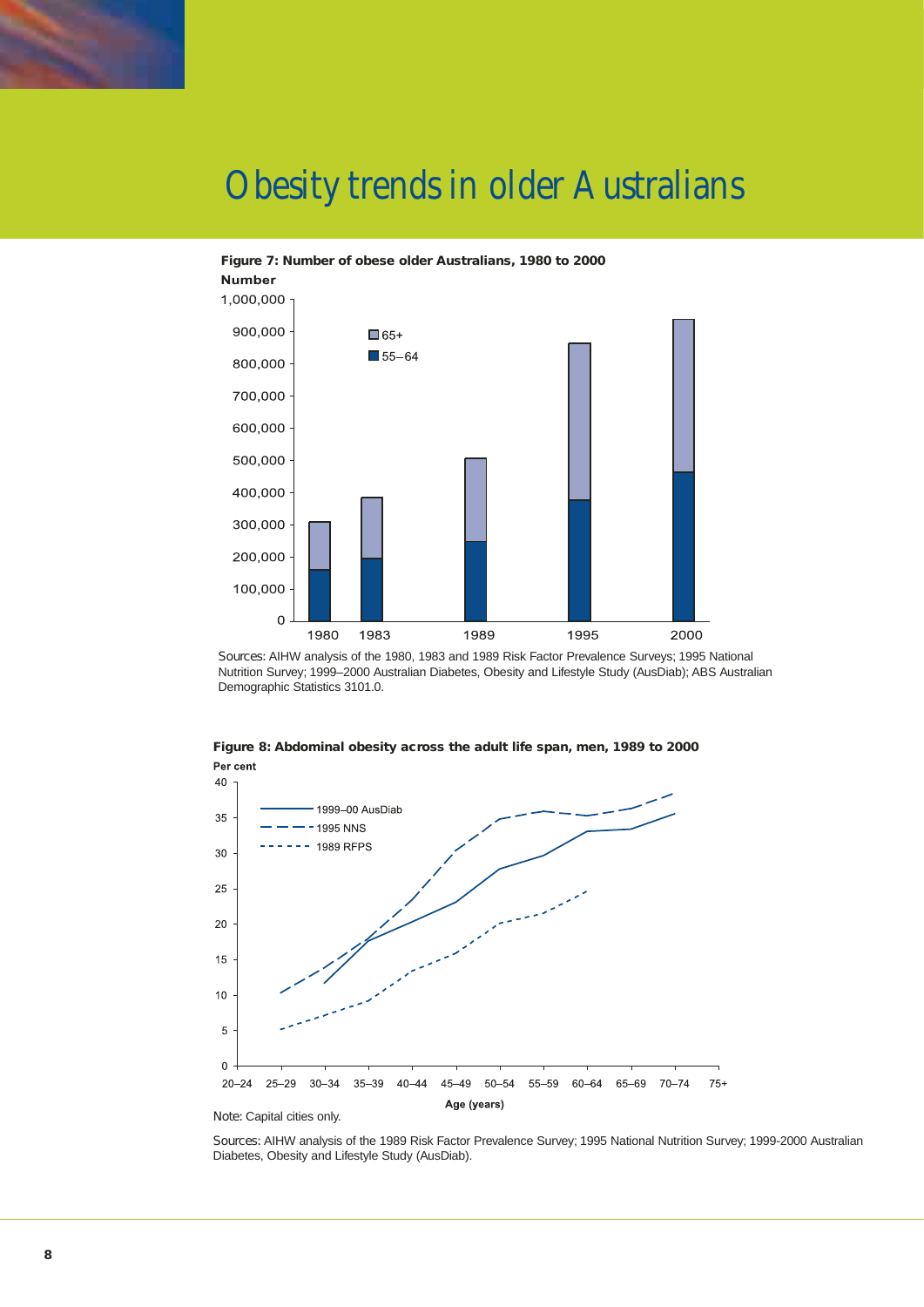

#### **Figure 9: Abdominal obesity across the adult life span, women, 1989 to 2000**

*Note:* Capital cities only.

*Sources:* AIHW analysis of the 1989 Risk Factor Prevalence Survey; 1995 National Nutrition Survey; 1999–2000 Australian Diabetes, Obesity and Lifestyle Study (AusDiab).

#### **Older Australians are bigger around the waist**

The data show that abdominal fatness increased markedly during the 1990s including among older Australians. Based on waist circumference, over 30% of older men and 44% of older women are currently at substantially increased risk of disease because of abdominal obesity (Figures 8 and 9). These proportions increase steadily over the adult lifespan, with rates highest during older age. Unlike body weight and obesity, the crosssectional prevalence of abdominal obesity continues to increase past late middle age. This is consistent with a redistribution of body fat more into the abdominal area as age increases (Seidell & Visscher 2000).

#### **Discussion**

#### The trend towards excess body weight

The data reveal a dramatic increase in the weight of Australians in all age groups. Adults at every age now carry around 6–7 kg more than their same-age counterparts 20 years ago, which is equivalent in weight to 12–14 medium-sized tubs of butter or margarine, and represents an increase of about a gram a day.

This increase in average weight has resulted in marked increases during the same period in the prevalence of Australians who are obese—reaching around 25–30% among people approaching retirement. The prevalence of abdominal obesity, as indicated by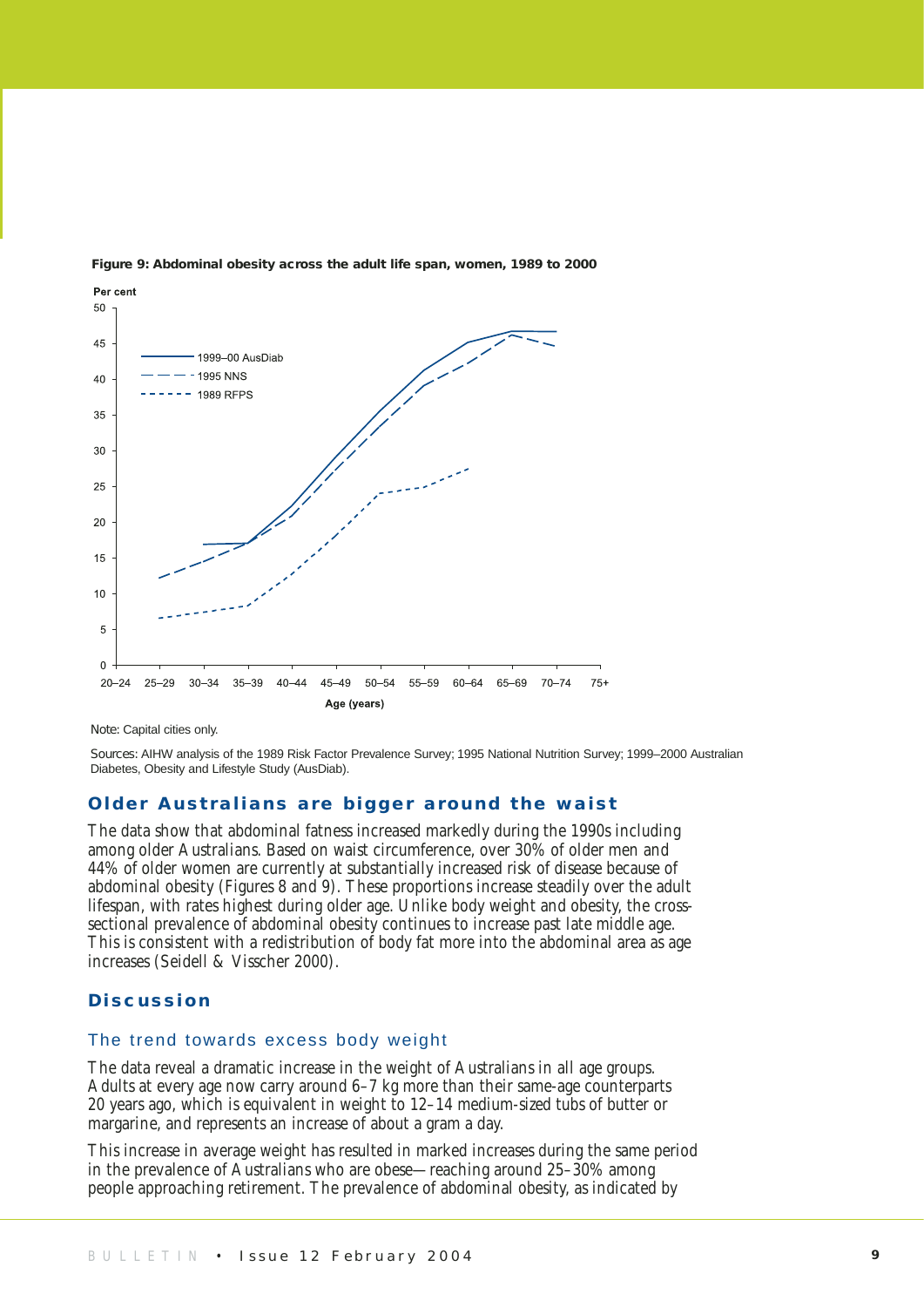

waist circumference, also increased during the 1990s for all ages. It is common among those in their early 50s, but it becomes even more common among older age groups.

These trends based on measured data are supported by data collected through selfreporting. Although lower, estimates based on self-reported data show the same pattern of increasing weight in the past decade at all ages, with average weight greatest among people in their late 40s and early 50s and progressively lower at older ages. Similar trends over the life span and over time have been reported recently for other developed countries (OECD 2003)—for example, the United States (Flegal et al. 2002) and the United Kingdom (National Audit Office 2001).

Increasing weight in an ageing population has resulted in a tripling within 20 years of the number of older Australians who are obese—to a figure approaching 1 million.

Perhaps surprisingly, even Australians of 'retiring age' are continuing to gain weight as they gain years, at least into their mid-70s. The effect of the obesity epidemic has far exceeded any 'natural' tendency that may exist for older Australians to lose weight as they age. Based on these data it cannot necessarily be expected that the problem of obesity among older people will solve itself as they age further .

#### The likely causes

A number of possible causes for the dramatic increase in the prevalence of obesity can be considered. Several seem unlikely. First, the increase has been much too rapid to be a result of genetic factors. Second, there has been no significant change in average height during the period under study (Bennett & Magnus 1994; Cook et al. 2001). Third, although smoking rates have fallen in Australia, and smoking cessation has been linked to an increase in body weight at the individual level, the decrease in the smoking rate has made little or no contribution to the increase in body weight at the population level (Simmons et al. 1996; Boyle et al. 1994).

The most plausible explanations are dietary over-consumption of energy or a decrease in physical activity, or both, over a considerable period. Dietary intake and physical activity are, however, difficult to measure and trend data are limited.

On the dietary side, a comparison of dietary intake surveys in 1983 and 1995 found an increase in average daily energy intake for adults. Overall, there was a statistically significant increase of around 350 kJ in average 24-hour energy intake among Australians aged 25-64 years. In food terms, this difference represents the equivalent of about a slice of bread a day. In the absence of compensatory increases in energy expenditure, this could be expected to result in significant increases in body weight over time (Cook et al. 2001).

Analysis of long-term trends in physical activity is made difficult by changes in definitions and methods. Broadly, the data suggest that physical activity patterns changed little during the 1980s and much of the 1990s, but that there was a significant decline during the late 1990s in the proportion of people doing the recommended levels of physical activity (AIHW 2002c). The data collected relate to leisure-time physical activity, however, and do not take into account physical activity throughout most of the day in contexts such as work, home and daily travelling—areas in which energy expenditure is thought to have declined (WHO 2000).

The overall picture is one of a persistent increase in energy intake combined with, at best, no increase in recreational physical activity and an increasingly sedentary lifestyle. Behind these trends lies a range of social, economic and cultural factors. In an affluent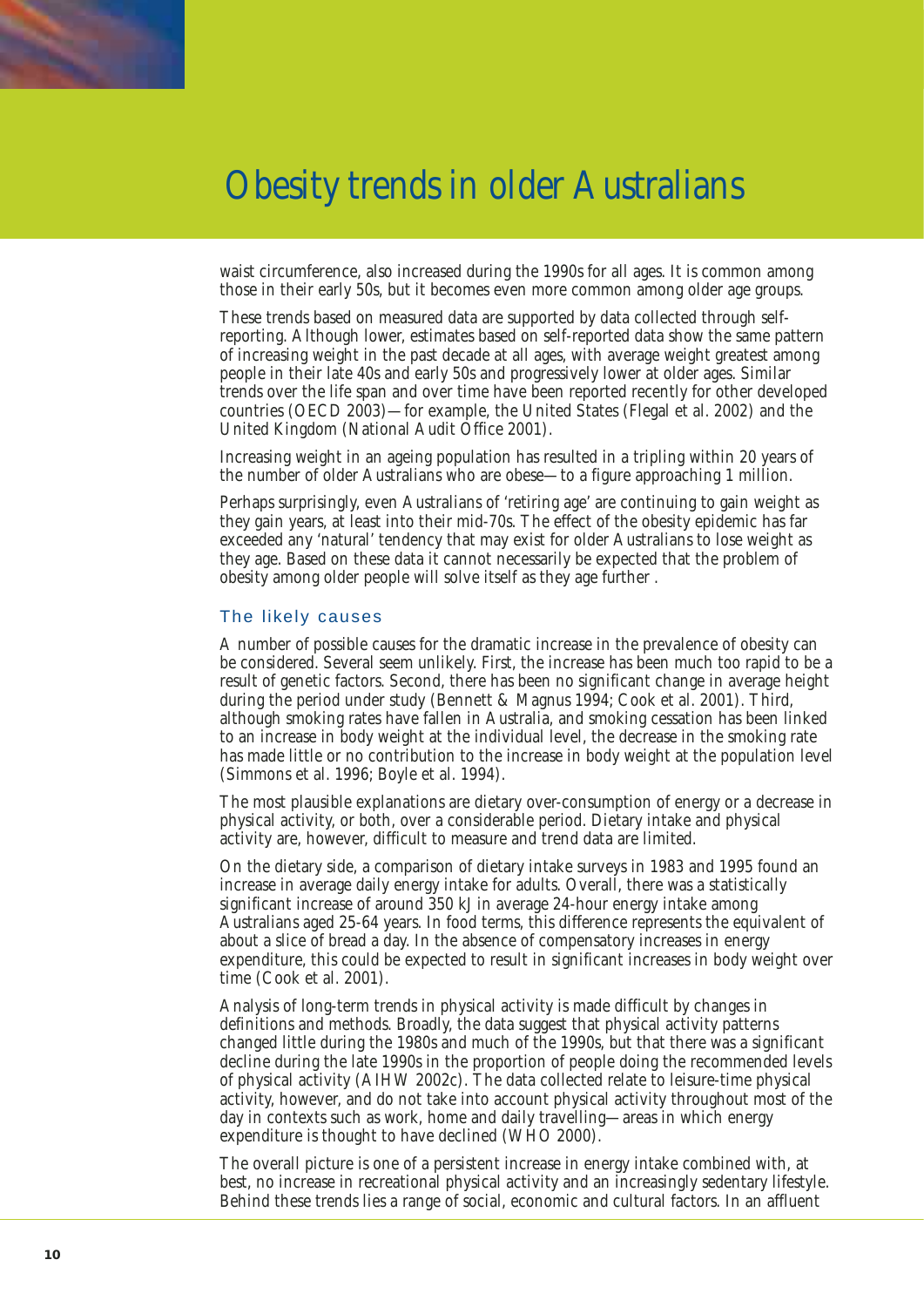country such as Australia, food is plentiful, easily accessible, often energy dense and heavily promoted, and daily tasks and recreation depend less and less on physical activity (NHMRC 1999). Other probable influences include trends in eating out, increases in recreational computer use and television viewing, numerous advances in labour-saving technology, less outdoor activity because of time pressures and fear of crime, greater reliance on motor vehicles for transport, and reductions in physical activity at work (NHMRC 1997; WHO 2000; Crawford 2002; Flegal et al. 2002).

#### The likely health consequences

Among the likely health consequences for individual adults, and older people in particular, of this marked trend towards increasing body fatness are premature death from life-threatening diseases and debilitating conditions that impair quality of life (WHO 2000). People with excess weight have a greater chance of developing chronic diseases such as type 2 diabetes, coronary heart disease, stroke, some cancers, osteoarthritis and kidney disease. They are also more likely to have high levels of blood pressure, cholesterol and triglycerides, and they have a greater chance of developing gall bladder disease, respiratory difficulties and musculoskeletal problems (AIHW 2002c). The particular health effects and outcomes are influenced by the degree of excess weight, the location of the excess weight, the extent of weight gain during adulthood, and a sedentary lifestyle (Rossner 2001).

Excess weight in older people can have negative effects on their daily functioning, their social lives and their mental health (Jensen & Rogers 1998). High BMI is associated with a greater risk of functional limitation, especially mobility, among older people. Many older people already have limited mobility, and obesity is likely to aggravate the problem. Functional impairment in older people can result in their withdrawal from social activities and dependence on others for assistance with activities of daily living. Depression is common in both obese and older people.

Because excess weight is associated with chronic disease, personal and national health care costs are increased for older obese people (Thompson et al. 2001; National Audit Office 2001). Nationally, the direct costs of obesity represent a significant proportion of the health care budget and potential savings from reducing the problem are great (NHMRC 1997; Wolf & Colditz 1998; National Audit Office 2001). International studies on the economic costs of excess body weight, including data from Australia (NHMRC 1997), have shown that, conservatively, between 2% and 7% of total health care costs may be directly attributable to overweight and/or obesity (WHO 2000). In Australia today this equates to about \$1.2 billion (John Goss, Head, Summary Measures Unit, AIHW: pers. comm., 21 October 2003). Workforce participation studies of indirect costs have shown increased rates of long-term sick leave and premature disability leading to loss of productivity (WHO 2000; National Audit Office 2001).

The growing number of obese older Australians suggests there could be a greater need for carers and an increased demand on aged care services. This is occurring at a time when there is an acute shortage of nursing staff in the aged care sector (Senate Community Affairs Committee 2002). The nursing workforce is itself ageing, but a decline in nursing resources per head of population over recent years may have levelled off (AIHW 2003b).

There is also an important health and safety concern. Nurses—especially those engaged in aged care nursing—already experience high rates of occupational injury (Senate Community Affairs Committee 2002). Rates of workers compensation claims are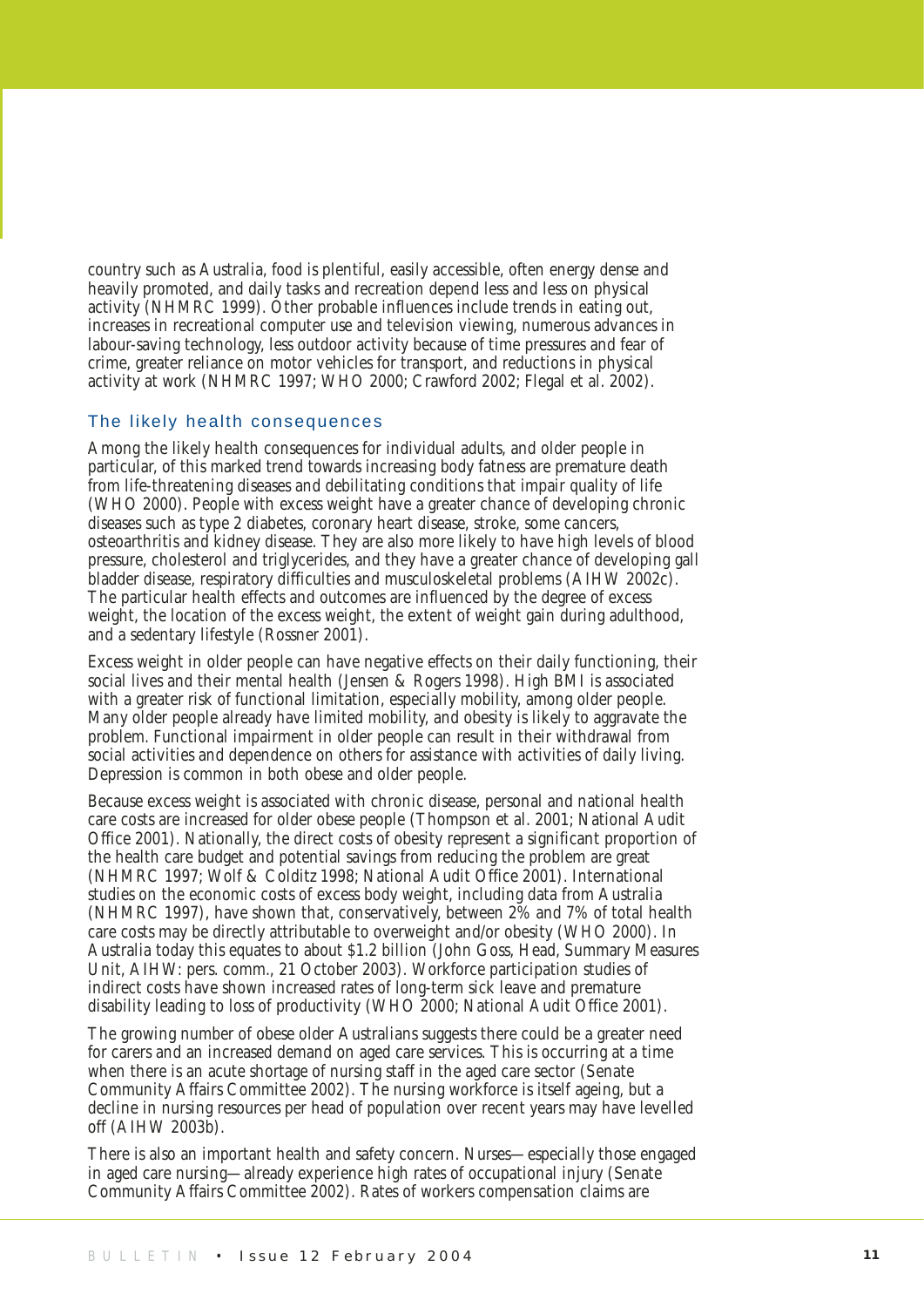

highest for staff of residential aged care services and are predominantly related to manual handling such as lifting and transferring. Manual handling has been reported as a common cause of physical problems experienced by long-term carers (CAA 2000; Schofield et al. 1998). Thus the increasing number of obese older people raises health and safety concerns for all who care for them, both formally and informally.

#### What needs to be done?

The combination of population ageing and growing obesity raises important questions for those who formulate policy and programs on ageing. Among their aims are helping people to remain independent and active as they age and improving quality of life in older age. However, the increasing number of older Australians who are obese carry with them an increased risk of chronic disease and disability, and this works against these aims.

The National Strategy for an Ageing Australia (Commonwealth of Australia 2002) discusses strategies for supporting and encouraging good health throughout a person's life, as well as better health in older age. This perspective echoes the importance the World Health Organization places on reducing the risks of chronic diseases throughout the life course. It advocates a healthy lifestyle at all stages of life and argues against the myth that it is too late to adopt a healthy lifestyle in the later years: 'On the contrary, engaging in appropriate physical activity and healthy eating … can prevent disease and functional decline, extend longevity and enhance one's quality of life' (WHO 2002).

The WHO recommends that policies and programs should encourage inactive people to become more active as they age and give them opportunities to do so. The benefits of regular physical activity for men and women of all age groups are well recognised (Rossner 2001). Apart from helping to reduce the likelihood of obesity, physical activity can delay functional decline and the onset of chronic disease. It can also reduce the severity of disability associated with chronic diseases, improve mental health, promote social contacts, prolong independent living, and reduce the risk of falls. Physical activity plays an important role in sustaining the health of muscles, bones and joints. Medical costs are substantially lower for older people who are active (WHO 2002).

Healthy eating includes not over-eating. Prolonged excess energy intake greatly increases the risk of obesity, chronic disease and disability as people age (WHO 2002). For older people, healthy eating also means eating foods that are rich in nutrients in order to counteract the decline in the amount of muscle in the body. Although older people can be encouraged to control their weight, it is important that weight loss does not adversely affect muscle mass, bone health or other aspects of nutritional status. Good nutrition for older Australians is important for minimising sickness and premature death and maintaining an independent lifestyle for as long as possible (NHMRC 1999).

From a public health perspective, the solution lies in helping people to maintain a healthy weight and not to become obese, as much as helping those who are already obese (National Audit Office 2001). From a life-course perspective, the stages when the risk of weight gain is greatest are childhood, early adolescence, pregnancy and menopause in women, and middle age in both men and women (NHMRC 2002). A successful prevention strategy will combine a life-course approach with the knowledge that most excess body weight is a consequence of lifestyle and environmental factors. Tackling the behavioural and environmental factors that make it difficult for people to maintain a healthy weight will require close cooperation and collaboration between social and health scientists.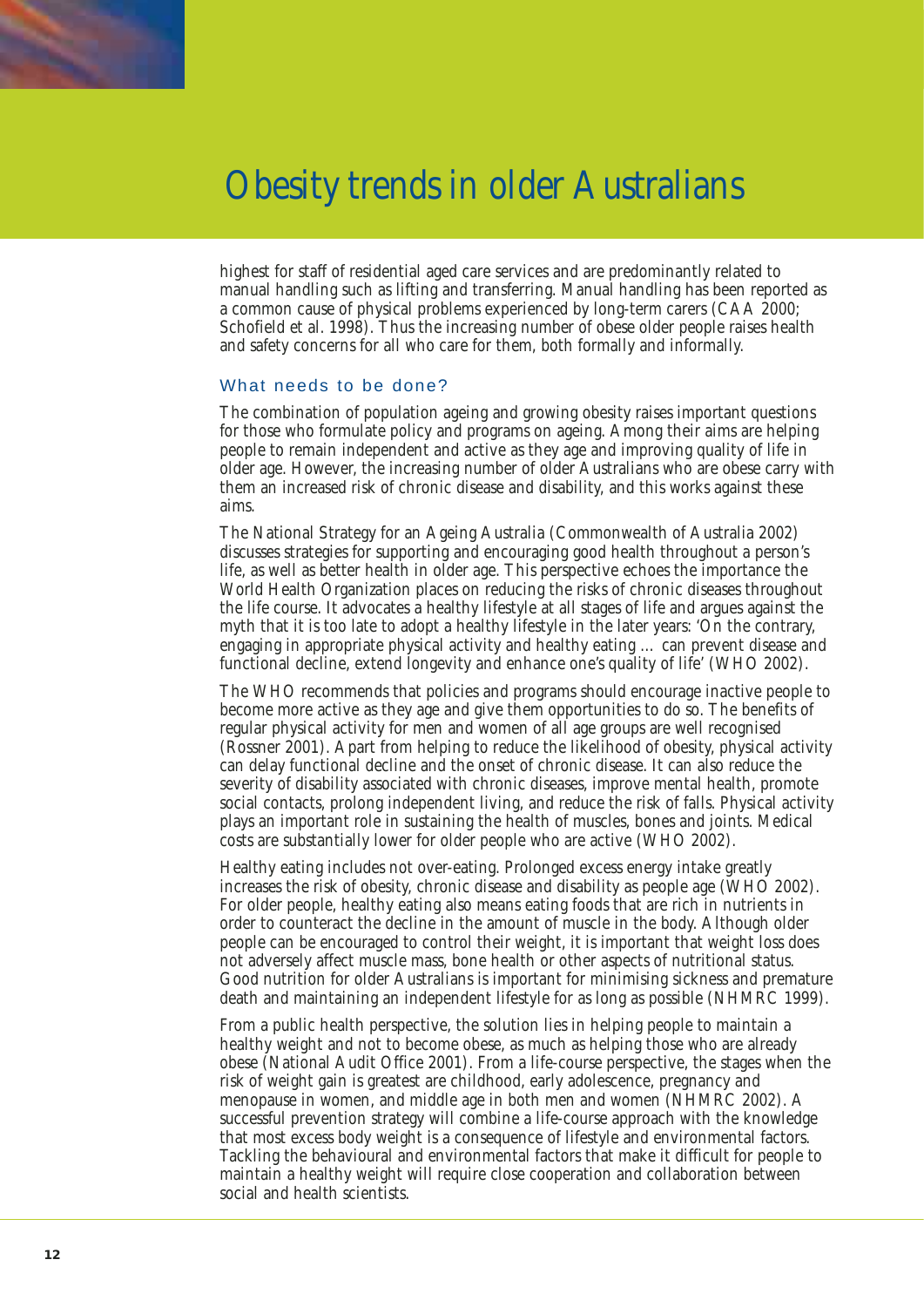At the clinical level, there is no single, effective treatment for obesity and the problem tends to recur after weight loss (NHMRC 2002). The answer might seem simple—eat less and move more—but in practice this is one of the most complex and difficult medical problems in modern disease management (NHMRC 2002, Crawford 2002). However the rewards are such that even modest weight loss, of 5–10 % can result in significant health benefits (NHMRC 2002).

#### **Conclusion**

The health of older Australians is one of the most important medical and economic challenges facing Australia. There will be an increasing number of older Australians in the coming decades, and there will be personal and national benefits if these people are healthy. Slimmer, physically active older Australians are less likely to leave the workforce for health reasons, and are likely to enjoy retirement more, have fewer health care needs, have less chronic disease and disability, and cost the national health budget less.

Taking action to prevent people becoming overweight or obese in the first place will most effectively reverse the current trend in older Australians. This requires long-term strategies that promote lifelong healthy eating and physical activity in early and mid-life as well as older age, along with changes to the environment that make it less conducive to weight gain.

During 2003, the National Obesity Taskforce was established to develop a national approach for tackling overweight and obesity. Its report to Health Ministers in November 2003 *Healthy Weight 2008 – Australia's Future* outlines a national action agenda for children and young people and their families. Ministers charged the Taskforce with leading and coordinating the implementation of the national action agenda to tackle obesity and developing further advice on strategies to reduce obesity in adults and older Australians. Their reports, along with the national dietary guidelines covering Australians of all ages, including older Australians (NHMRC 1999), will have an important part to play in combating the compounding effects of an obesity epidemic in an ageing population.

#### **Acknowledgments**

The Australian Government Department of Health and Ageing contributed funds for the production of this report. Through their work, several departmental officers also made significant contributions—Mr Mark Thomann and Ms Gillian King Rodda (Office for an Ageing Australia) and Dr Bronwen Harvey (Medical Adviser, Primary Care Division).

Within the Institute, Ms Kathleen O'Brien and Ms Tracy Dixon assisted with the graphical presentation, and Dr Anne Jenkins, Ms Rose Karmel, Ms Lynelle Moon and Ms Anne-Marie Waters provided comments.

Professor David Crawford (Deakin University) also provided valuable comments.

The contributions of all these people are gratefully acknowledged.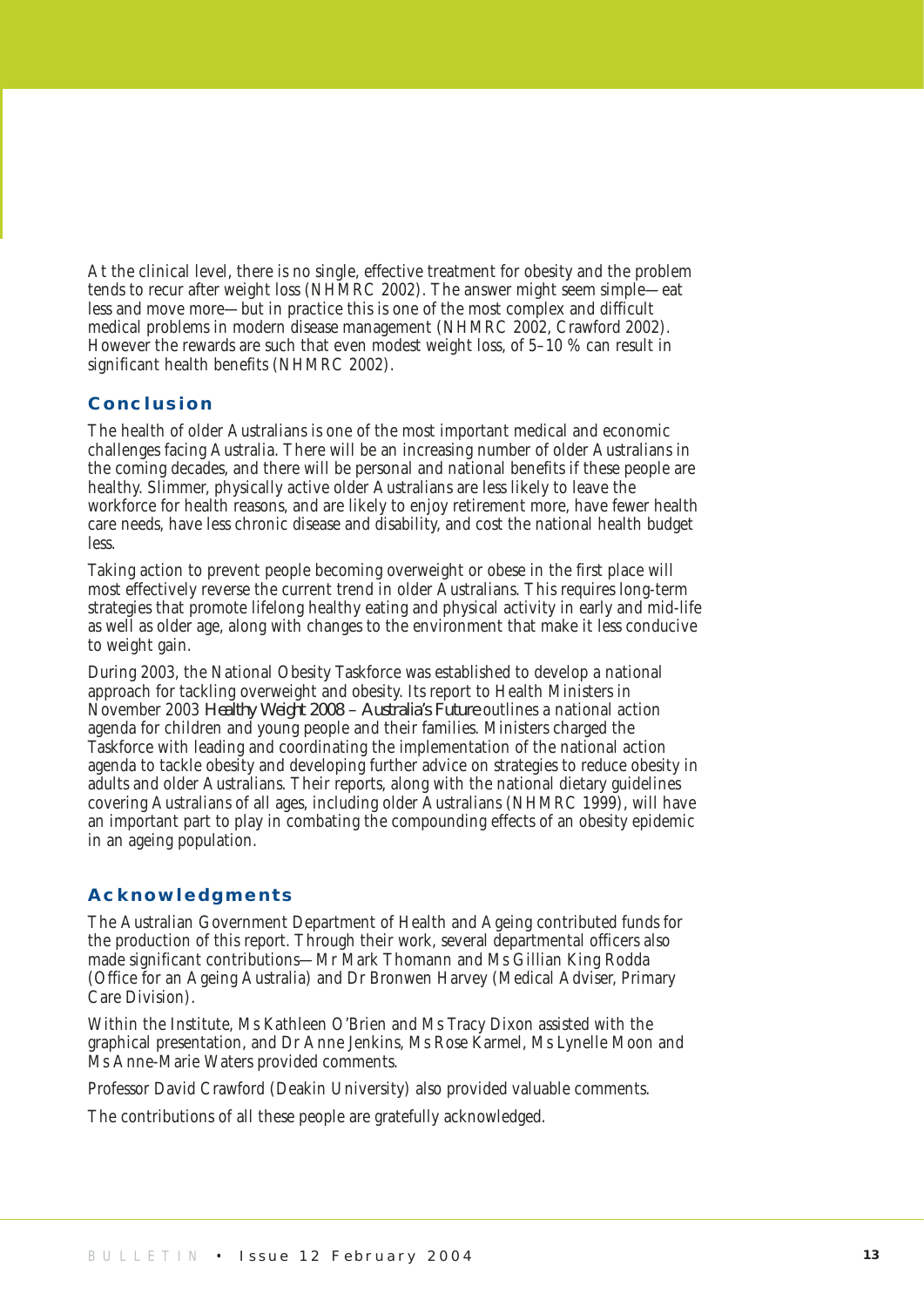

#### **References**

ABS (Australian Bureau of Statistics) 2000. Population projections Australia. Cat. no. 3222.0. Canberra: ABS.

ABS 1998. How Australians measure up. Cat. no. 4359.0. Canberra: ABS.

AIHW (Australian Institute of Health and Welfare) 2003a. A growing problem. Trends and patterns in overweight and obesity among adults in Australia, 1980–2001. Canberra: AIHW.

AIHW 2003b. Nursing labour force 2002. AIHW cat. no. HWL 29. Canberra: AIHW.

AIHW 2002a. Chronic diseases and associated risk factors in Australia, 2001. Canberra: AIHW.

AIHW 2002b. Older Australia at a glance 2002. AIHW cat. no. AGE 25. Canberra: AIHW & Commonwealth Department of Health and Ageing.

AIHW 2002c. Australia's health 2002. Canberra: AIHW.

Bennett SA & Magnus P 1994. Trends in cardiovascular risk factors in Australia. Results from the National Heart Foundation's Risk Factor Prevalence Study, 1980–1989. Medical Journal of Australia 161:519–27.

Boyle CA, Dobson AJ, Egger G & Magnus P 1994. Can the increasing weight of Australians be explained by the decreasing prevalence of cigarette smoking? International Journal of Obesity 18:55–60.

CAA (Carers Association of Australia) 2000. Results of the 1999 National Survey of Carer Health and Wellbeing. Canberra: CAA & Commonwealth Department of Health and Aged Care.

Commonwealth of Australia 2002. National Strategy for an Ageing Australia: an older Australia, challenges and opportunities for all. Canberra: Commonwealth of Australia.

Cook T, Rutishauser I & Seelig M 2001. Comparable data on food and nutrient intake and physical measurements from the 1983, 1985 and 1995 national surveys. Canberra: Commonwealth Department of Health and Ageing, University of Queensland & University of Sydney.

Crawford D 2002. Population strategies to prevent obesity. British Medical Journal 325:728–9.

Flegal KM, Carroll MD, Ogden CL & Johnson CL 2002. Prevalence and trends in obesity among US adults, 1999-2000. Journal of the American Medical Association 288:1723–7.

Jensen GL & Rogers J 1998. Obesity in older persons. Journal of the American Dietetic Association 1998:1308–11.

Magarey AM, Daniel LA & Boulton TJC 2001. Prevalence of overweight and obesity in Australian children and adolescents: reassessment of 1985 and 1995 data against new standard international definitions. Medical Journal of Australia 174:561–4.

National Audit Office 2001. Tackling obesity in England. London: Stationery Office.

NHMRC (National Health & Medical Research Council) 2002. Draft clinical guidelines for weight control and obesity management in adults. Canberra: NHMRC.

NHMRC 1999. Dietary guidelines for older Australians. Canberra: NHMRC.

NHMRC 1997. Acting on Australia's weight. A strategic plan for the prevention of overweight and obesity. Canberra: NHMRC.

OECD (Organisation for Economic Co-operation and Development) 2003. Health at a glance. OECD indicators 2003. Paris: OECD.

Rossner S 2001. Obesity in the elderly—a future matter of concern. Obesity Reviews 2:183–8.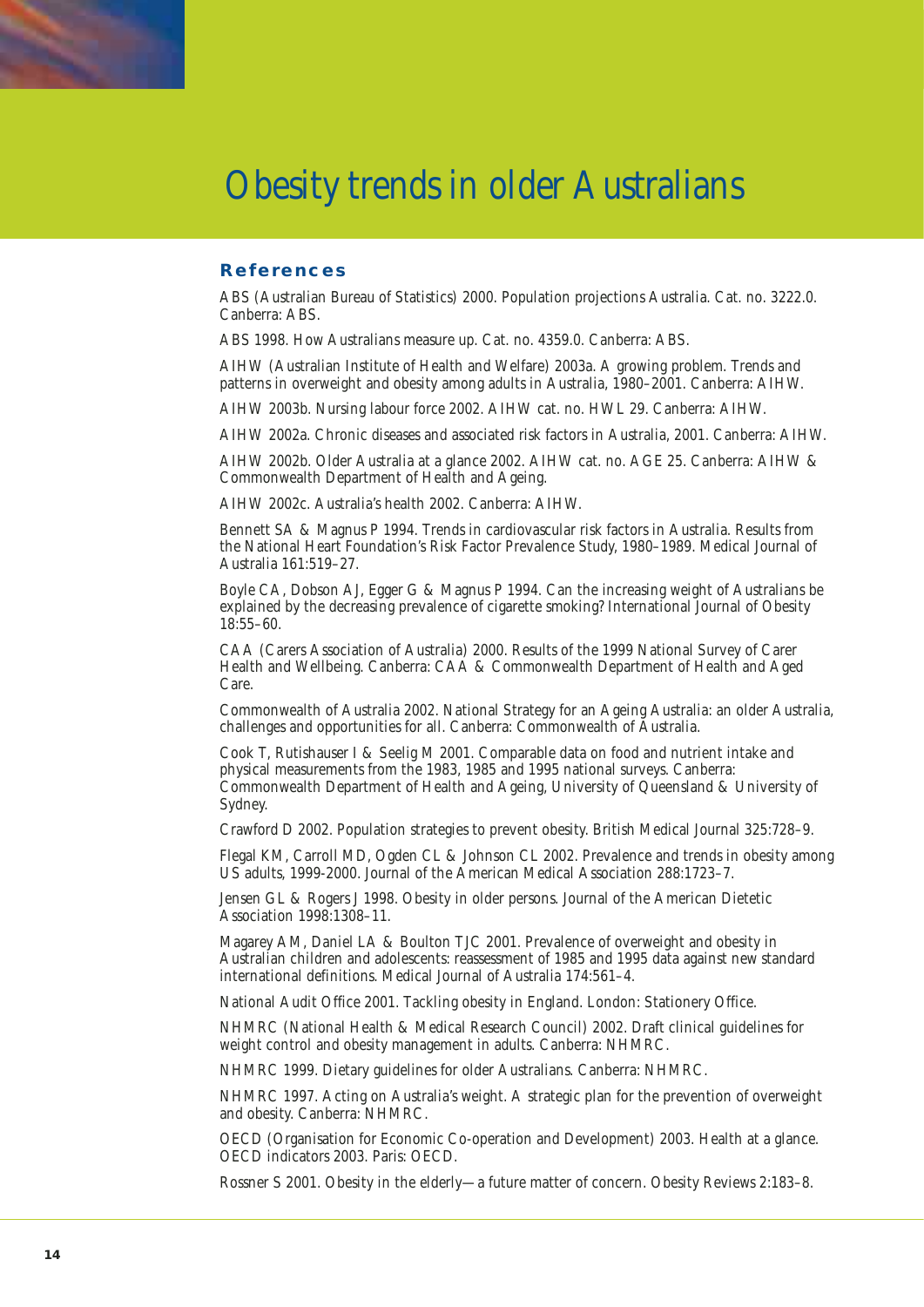Schofield H, Bloch S, Herrman H et al. (eds) 1998. Family caregivers: disability, illness and ageing. Allen & Unwin & Victorian Health Promotion Foundation.

Seidell JC & Visscher TLS 2000. Body weight and weight change and their health implications for the elderly. European Journal of Clinical Nutrition 54:S33-9.

Senate Community Affairs Committee 2002. The patient profession: time for action. Report on the inquiry into nursing. Canberra: Commonwealth of Australia.

Simmons G, Jackson R, Swinburn B & Lay Yee R 1996. The increasing prevalence of obesity in New Zealand: is it related to recent trends in smoking and physical activity? New Zealand Medical Journal 109:90–2.

Thompson D, Brown JB, Nichols GA, Elmer PJ & Oster G 2001. Body mass index and future healthcare costs: a retrospective cohort study. Obesity Research 9:210-18.

WHO (World Health Organization) 2002. Active ageing: a policy framework. Geneva: WHO.

WHO 2000. Obesity: preventing and managing the global epidemic. Report of a WHO consultation. WHO Technical Report Series 894. Geneva: WHO.

Wolf AM & Colditz GA 1998. Current estimates of the economic costs of obesity in the United States. Obesity Research 6:97–106.

#### **Appendix**

**Appendix Table 1: Approximate sample numbers for measured and self-reported data**

|                      |            | Age (years) |      |                                           |      |      |      |      |      |      |      |                                     |     |        |       |
|----------------------|------------|-------------|------|-------------------------------------------|------|------|------|------|------|------|------|-------------------------------------|-----|--------|-------|
| <b>Survey</b>        | <b>Sex</b> |             |      | 18-19 20-24 25-29 30-34 35-39 40-44 45-49 |      |      |      |      |      |      |      | 50-54 55-59 60-64 65-69 70-74 75-79 |     |        | $80+$ |
| <b>Measured</b>      |            |             |      |                                           |      |      |      |      |      |      |      |                                     |     |        |       |
| <b>1980 RFPS</b>     | Men        |             |      | 380                                       | 390  | 340  | 330  | 320  | 380  | 370  | 260  |                                     |     |        |       |
|                      | Women      |             |      | 330                                       | 410  | 340  | 340  | 340  | 380  | 370  | 290  |                                     |     |        |       |
| <b>1983 RFPS</b>     | Men        |             |      | 470                                       | 530  | 570  | 460  | 430  | 450  | 450  | 380  |                                     |     |        |       |
|                      | Women      |             |      | 470                                       | 540  | 570  | 480  | 450  | 440  | 480  | 410  |                                     |     |        |       |
| <b>1989 RFPS</b>     | Men        |             | 380  | 480                                       | 510  | 580  | 610  | 480  | 400  | 360  | 390  | 320                                 |     |        |       |
|                      | Women      |             | 380  | 470                                       | 520  | 600  | 630  | 480  | 410  | 360  | 380  | 340                                 |     |        |       |
| <b>1995 NNS</b>      | Men        |             | 280  | 350                                       | 350  | 380  | 280  | 280  | 260  | 210  | 200  | 230                                 | 170 | $170*$ |       |
|                      | Women      |             | 320  | 350                                       | 390  | 350  | 330  | 340  | 260  | 240  | 230  | 230                                 | 190 | 220*   |       |
| 1999-00 AusDiab      | Men        |             |      | 170                                       | 210  | 310  | 350  | 400  | 480  | 330  | 280  | 250                                 | 170 | $180*$ |       |
|                      | Women      |             |      | 200                                       | 270  | 380  | 480  | 510  | 510  | 380  | 310  | 230                                 | 210 | $210*$ |       |
| <b>Self-reported</b> |            |             |      |                                           |      |      |      |      |      |      |      |                                     |     |        |       |
| <b>1989 NHS</b>      | Men        |             | 1880 | 2180                                      | 2190 | 2120 | 1940 | 1540 | 1250 | 1180 | 1120 | 980                                 | 700 | 450    | 310   |
|                      | Women      |             | 1900 | 2310                                      | 2260 | 2050 | 1960 | 1480 | 1190 | 1060 | 1160 | 1160                                | 840 | 600    | 540   |
| <b>1995 NHS</b>      | Men        | 640         | 1800 | 1850                                      | 2000 | 2030 | 1920 | 1770 | 1400 | 1130 | 930  | 930                                 | 710 | 420    | 330   |
|                      | Women      | 670         | 1840 | 1960                                      | 2150 | 2080 | 1910 | 1720 | 1320 | 1060 | 920  | 930                                 | 820 | 560    | 460   |
| <b>2001 NHS</b>      | Men        | 230         | 510  | 690                                       | 800  | 900  | 910  | 740  | 710  | 530  | 460  | 390                                 | 390 | 300    | 200   |
|                      | Women      | 210         | 580  | 840                                       | 950  | 1010 | 960  | 820  | 680  | 560  | 550  | 440                                 | 470 | 400    | 400   |

\* Sample numbers are for ages 75 and above.